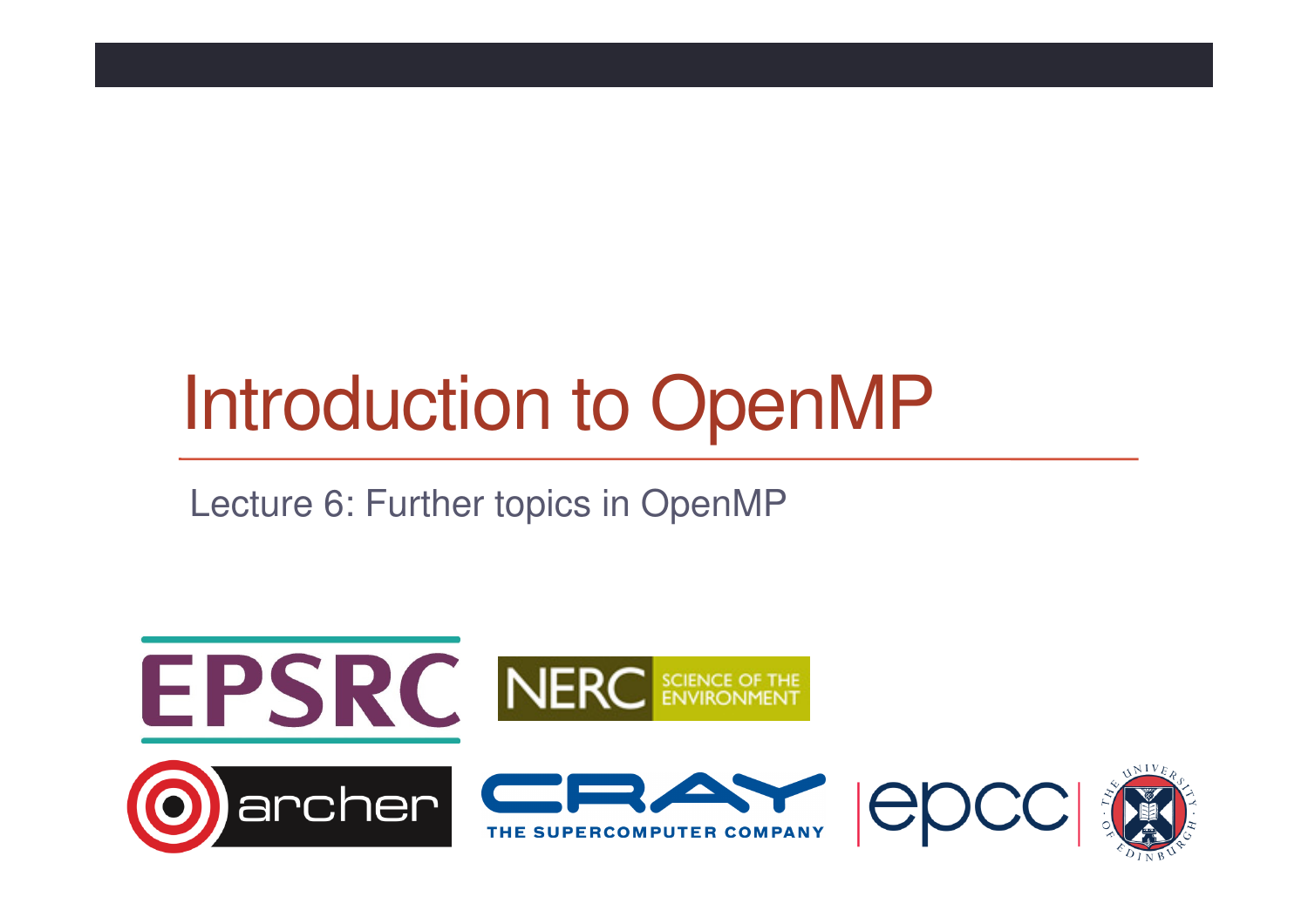# Nested parallelism

- Unlike most previous directive systems, nested parallelism is permitted in OpenMP.
- This is enabled with the **OMP\_NESTED** environment variable or the **OMP\_SET\_NESTED** routine.
- If a PARALLEL directive is encountered within another PARALLEL directive, a new team of threads will be created.
- The new team will contain only one thread unless nested parallelism is enabled.



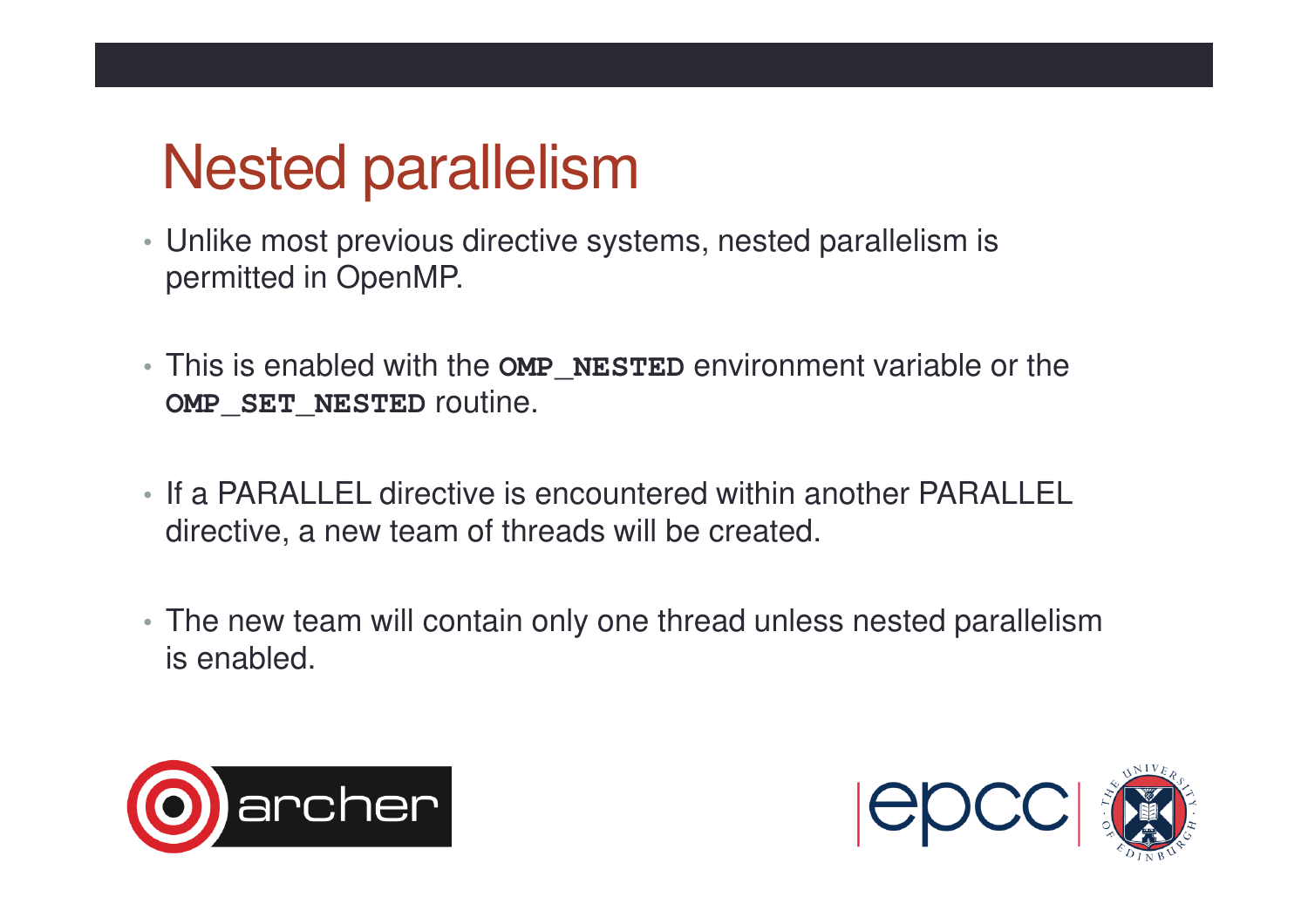#### Nested parallelism (cont)

Example:**!\$OMP PARALLEL !\$OMP SECTIONS !\$OMP SECTION !\$OMP PARALLEL DO do i = 1,n x(i) = 1.0end do !\$OMP SECTION !\$OMP PARALLEL DO do j = 1,n y(j) = 2.0end do !\$OMP END SECTIONS!\$OMP END PARALLEL**





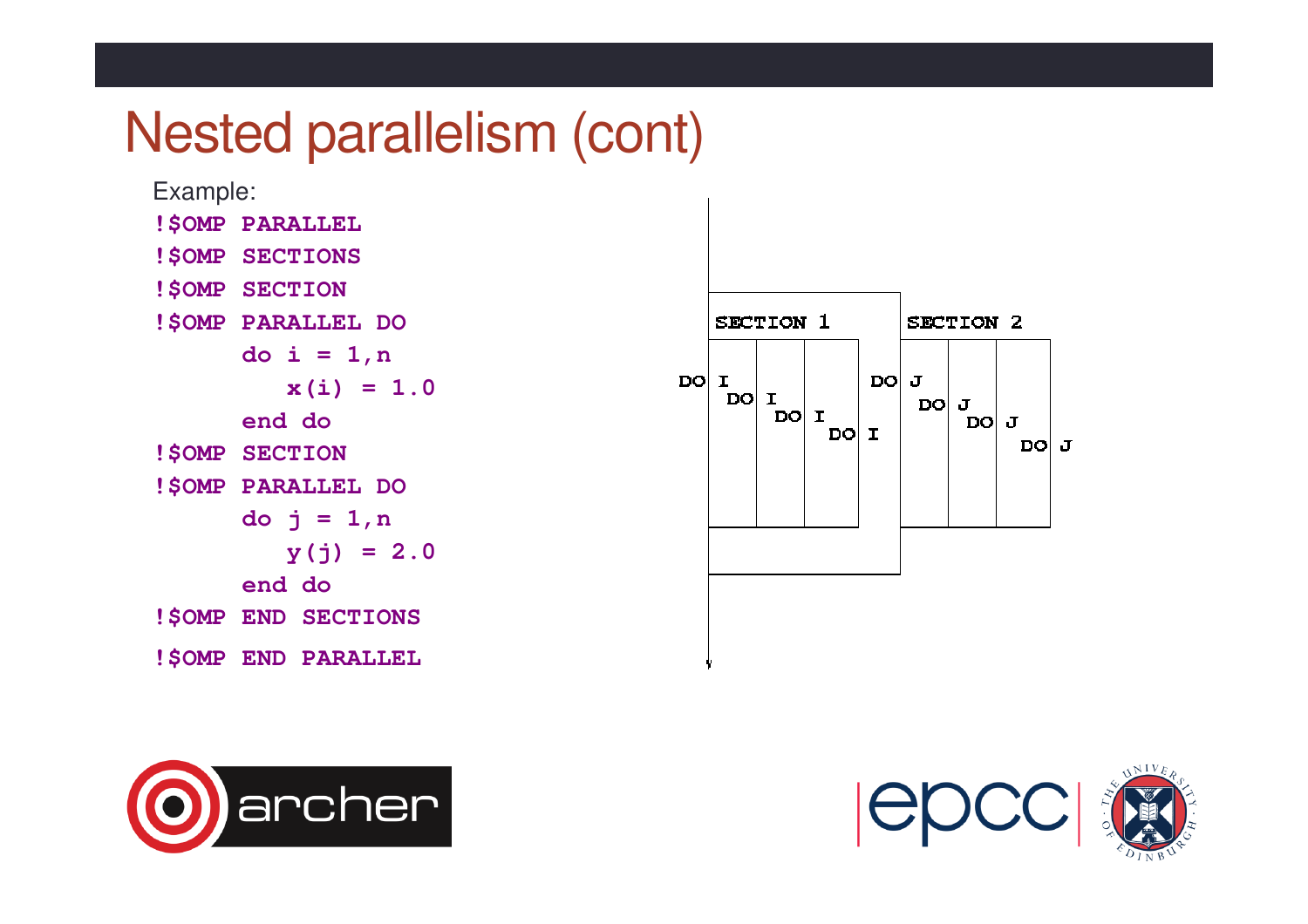### Nested parallelism (cont)

- Not often needed, but can be useful to exploit nonscalable parallelism (SECTIONS).
- Note: nested parallelism isn't supported in some implementations (the code will execute, but as if OMP NESTED is set to FALSE).
	- turns out to be hard to do correctly without impacting performance significantly.



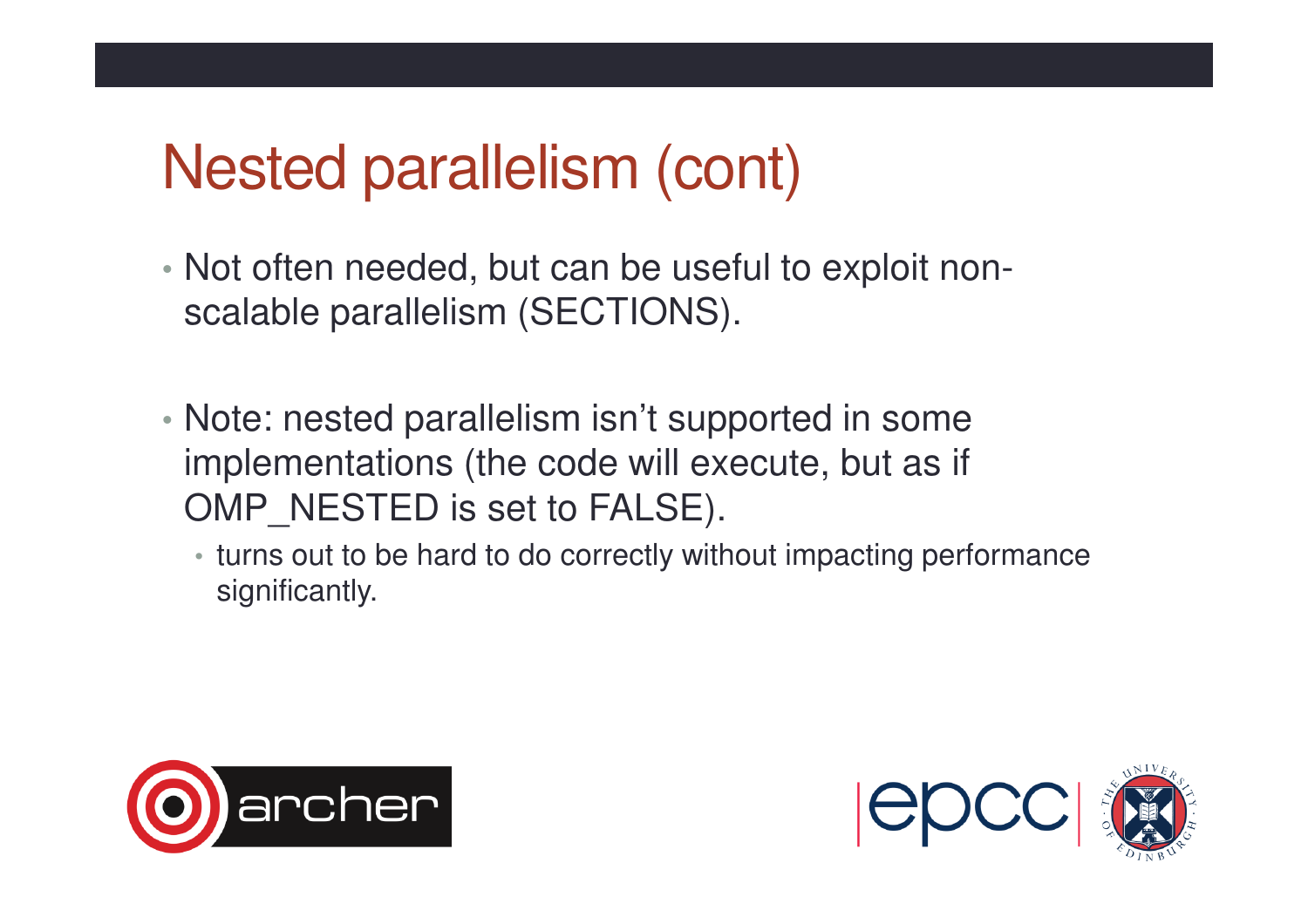## NUMTHREADS clause

• One way to control the number of threads used at each level is with the NUM THREADS clause:

```
!$OMP PARALLEL DO NUM_THREADS(4)DO I = 1,4 
!$OMP PARALLEL DO NUM_THREADS(TOTALTHREADS/4)DO J = 1, NA(I,J) = B(I,J)END DO END DO
```
• The value set in the clause supersedes the value in the environment variable OMP\_NUM\_THREADS (or that set by **omp\_set\_num\_threads()** )



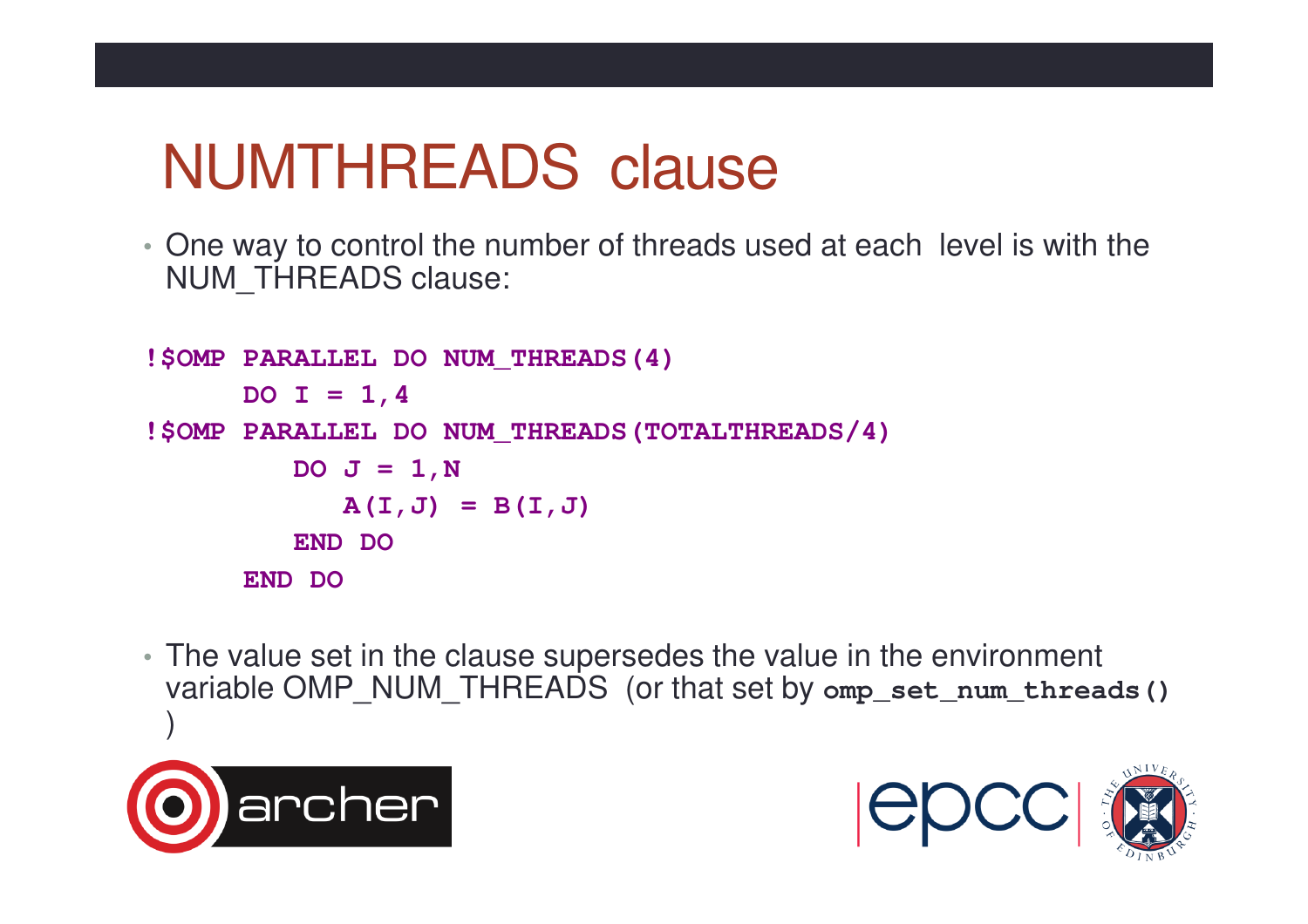## Orphaned directives

- Directives are active in the *dynamic* scope of a parallel region, not just its lexical scope.
- Example:

```
!$OMP PARALLEL
```

```
call claire()
```
**!\$OMP END PARALLEL** 

```
subroutine claire()!$OMP DO d<sup>\alpha</sup> i = 1, na(i) = a(i) + 23.5 end do return end
```


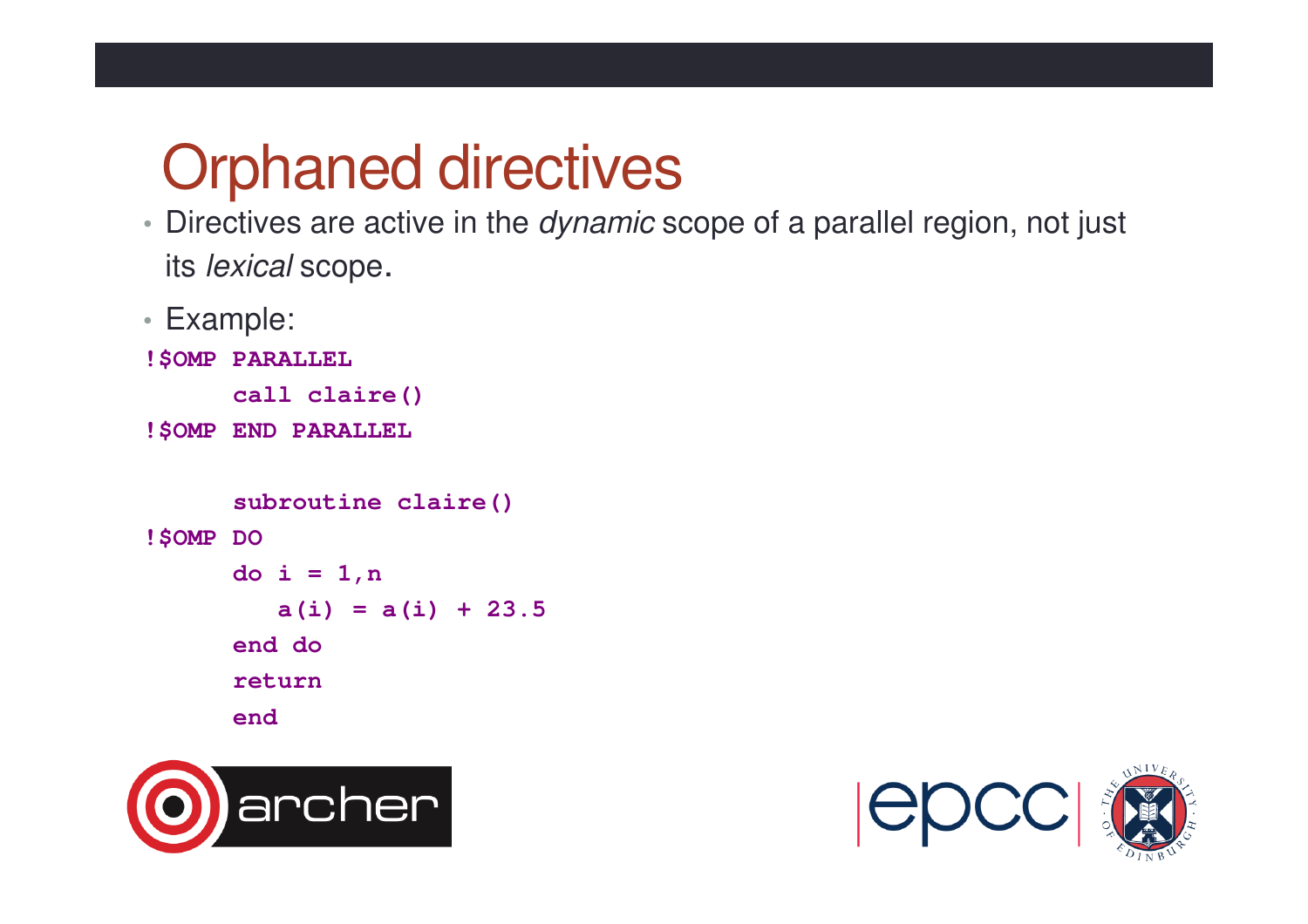## Orphaned directives (cont)

- This is very useful, as it allows a modular programming style….
- But it can also be rather confusing if the call tree is complicated (what happens if **claire** is also called from outside a parallel region?)
- There are some extra rules about data scope attributes….



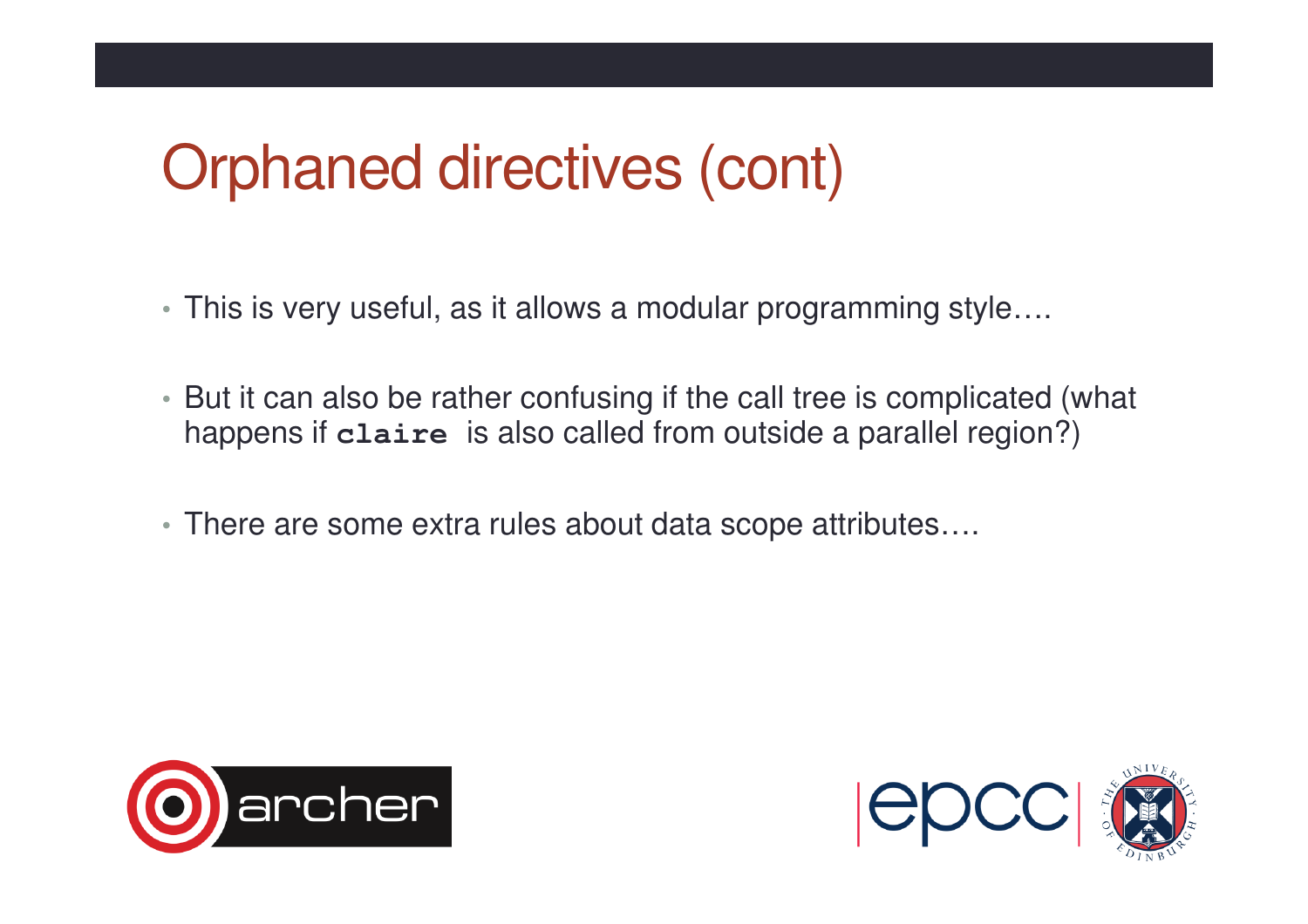# Data scoping rules

When we call a subroutine from inside a parallel region:

- Variables in the argument list inherit their data scope attribute from the calling routine.
- Global variables in C++ and COMMON blocks or module variables in Fortran are shared, unless declared THREADPRIVATE (see later).
- **static** local variables in C/C++ and **SAVE** variables in Fortran are shared.
- All other local variables are private.
- Reduction needs some careful consideration
	- If reduction declared at the parallel level data only correct after the parallel region
	- Declare reduction on the orphaned loop level, make reduction variable(s) shared at the parallel level



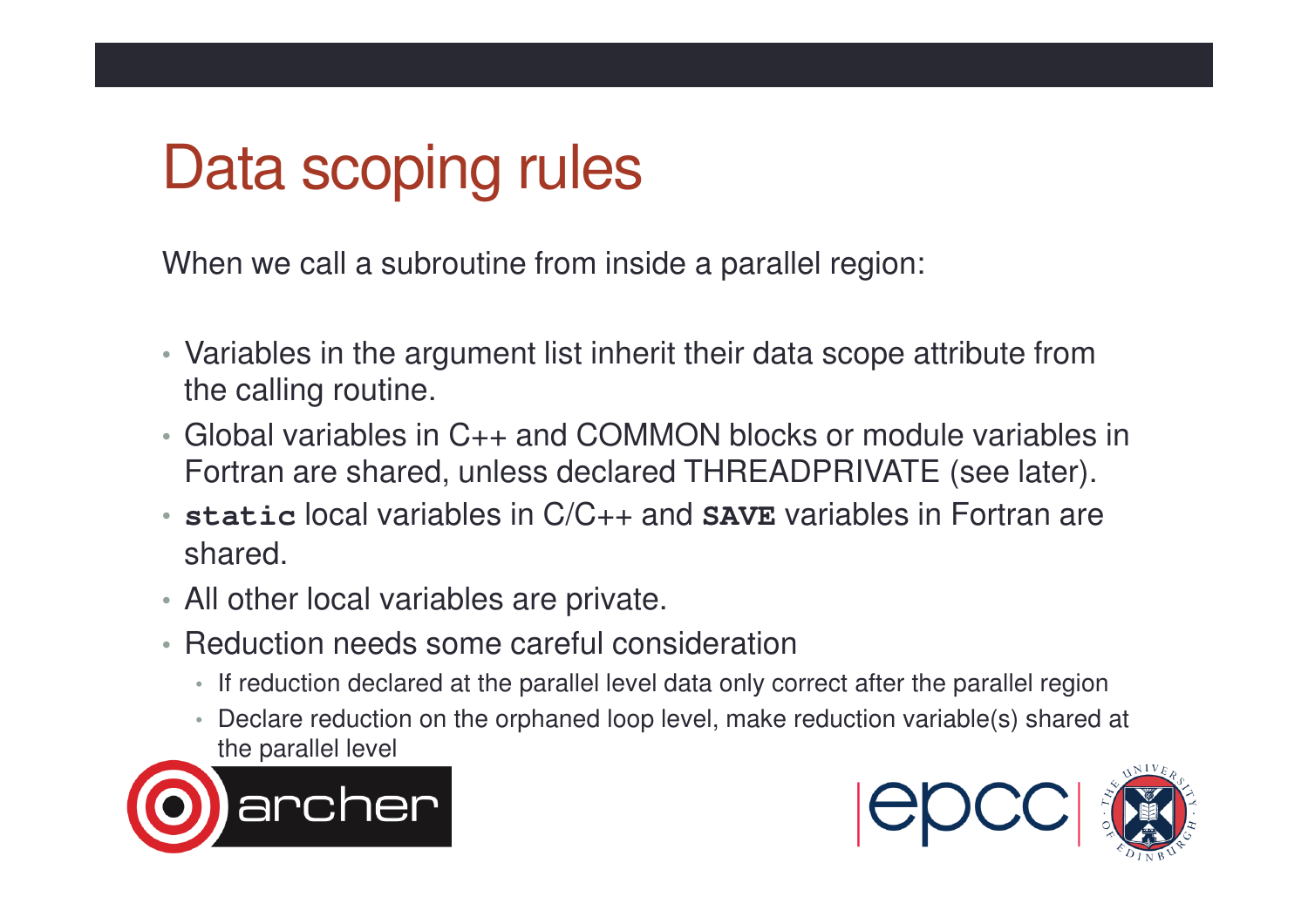# Binding rules

- There could be ambiguity about which parallel region directives refer to, so we need a rule….
- DO/FOR, SECTIONS, SINGLE, MASTER and BARRIER directives always bind to the nearest enclosing PARALLEL directive.



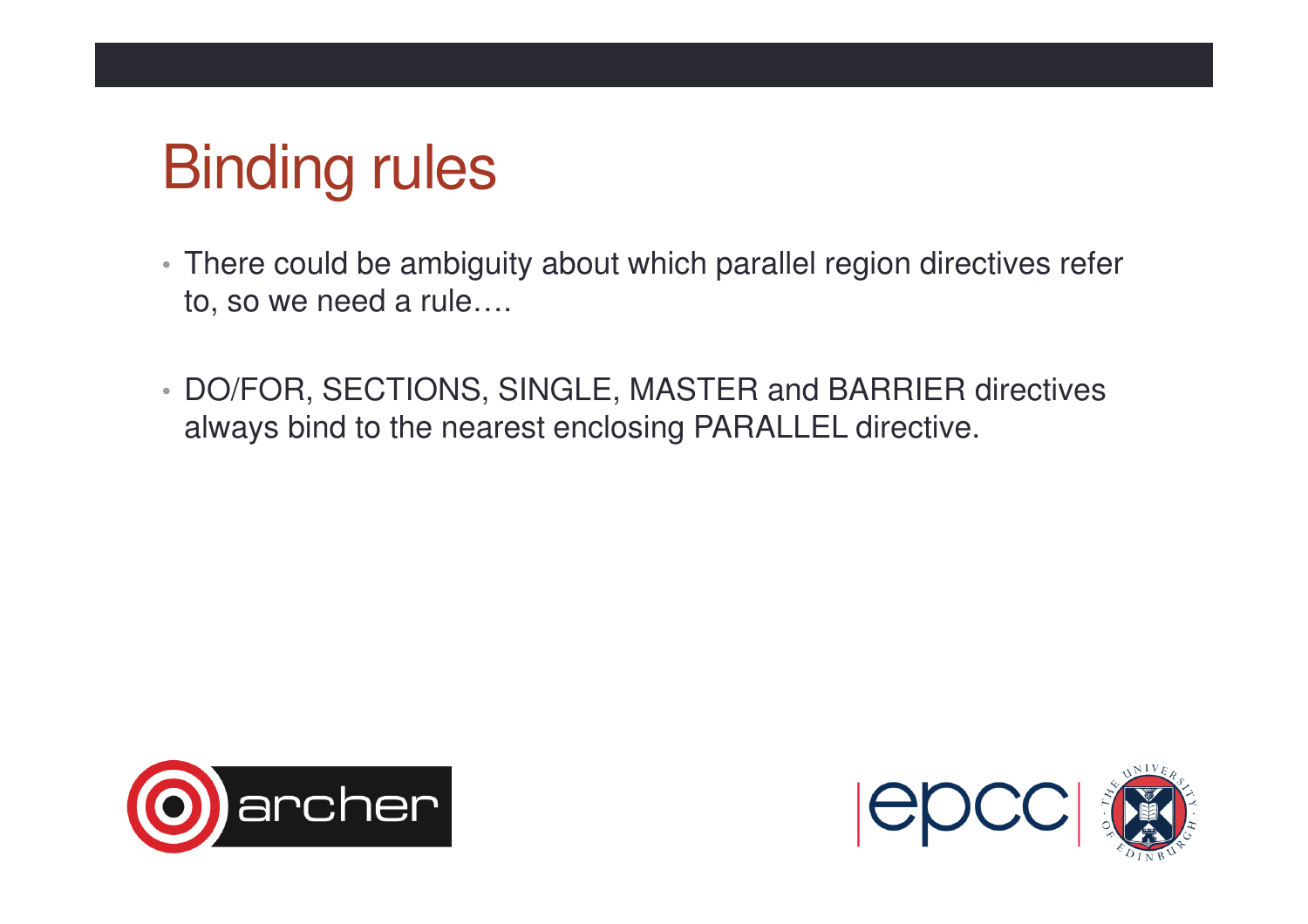#### Thread private global variables

- It can be convenient for each thread to have its own copy of variables with global scope (e.g. COMMON blocks and module data in Fortran, or file-scope and namespace-scope variables in C/C++).
- Outside parallel regions and in MASTER directives, accesses to these variables refer to the master thread's copy.



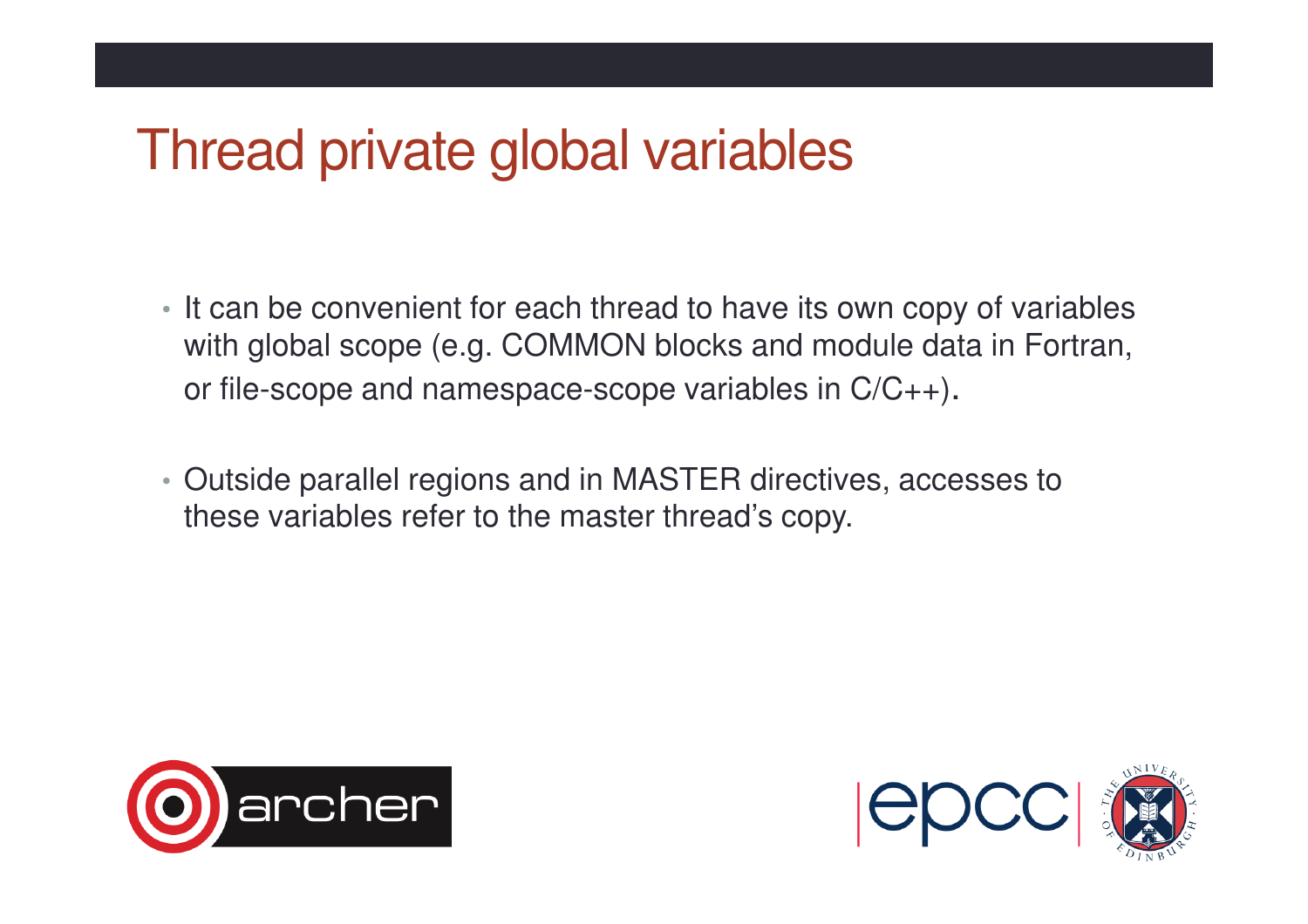# Thread private globals (cont)

Syntax:

#### Fortran: **!\$OMP THREADPRIVATE (**list**)**

- where list contains named common blocks (enclosed in slashes), module variables and SAVEd variables..
- This directive must come after all the declarations for the common blocks or variables.

#### C/C++: **#pragma omp threadprivate (**list**)**

 This directive must be at file or namespace scope, after all declarations of variables in *list* and before any references to variables in *list*. See standard document for other restrictions.



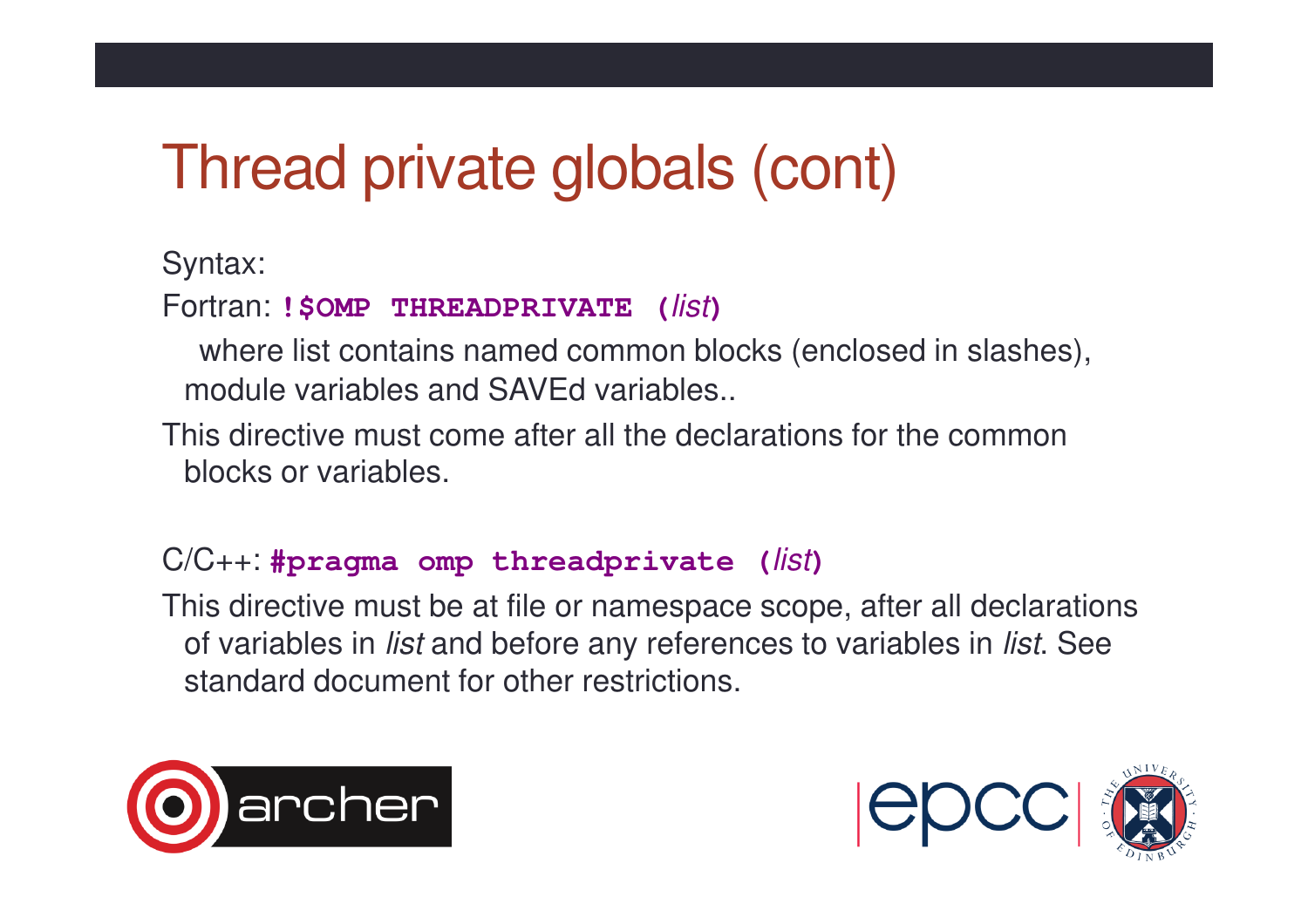### COPYIN clause

• Allows the values of the master thread's THREADPRIVATE data to be copied to all other threads at the start of a parallel region.

Syntax:Fortran: **COPYIN(**list**)**C/C++: **copyin(**list**)**

In Fortran the list can contain variables in THREADPRIVATE COMMON blocks.



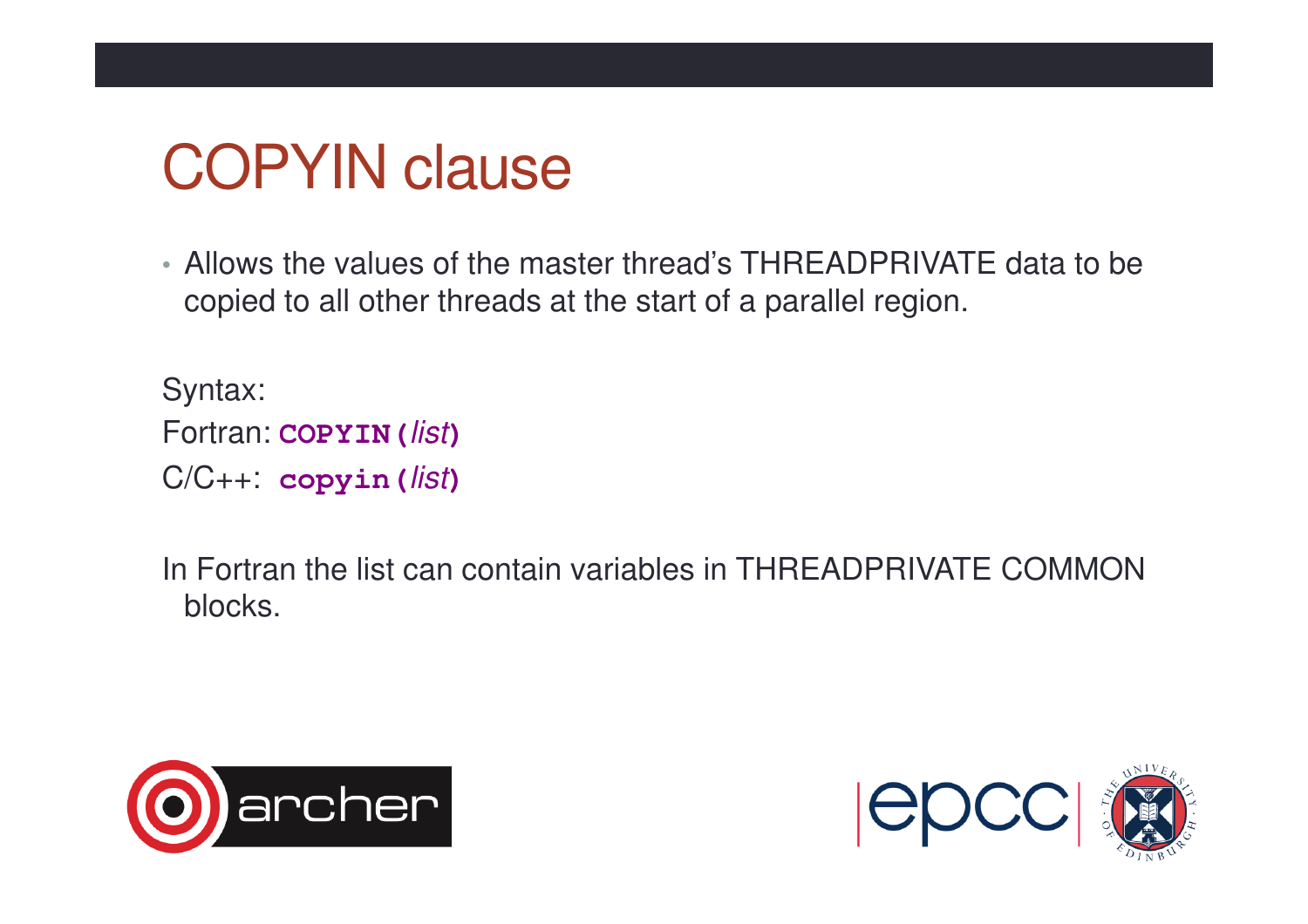#### COPYIN clause

#### Example:

```
common /junk/ nxcommon /stuff/ a,b,c
!$OMP THREADPRIVATE (/JUNK/,/STUFF/)nx = 32c = 17.9 . . .
!$OMP PARALLEL PRIVATE(NX2,CSQ) COPYIN(/JUNK/,C)nx^2 = nx * 2csq = c*c . . .
```


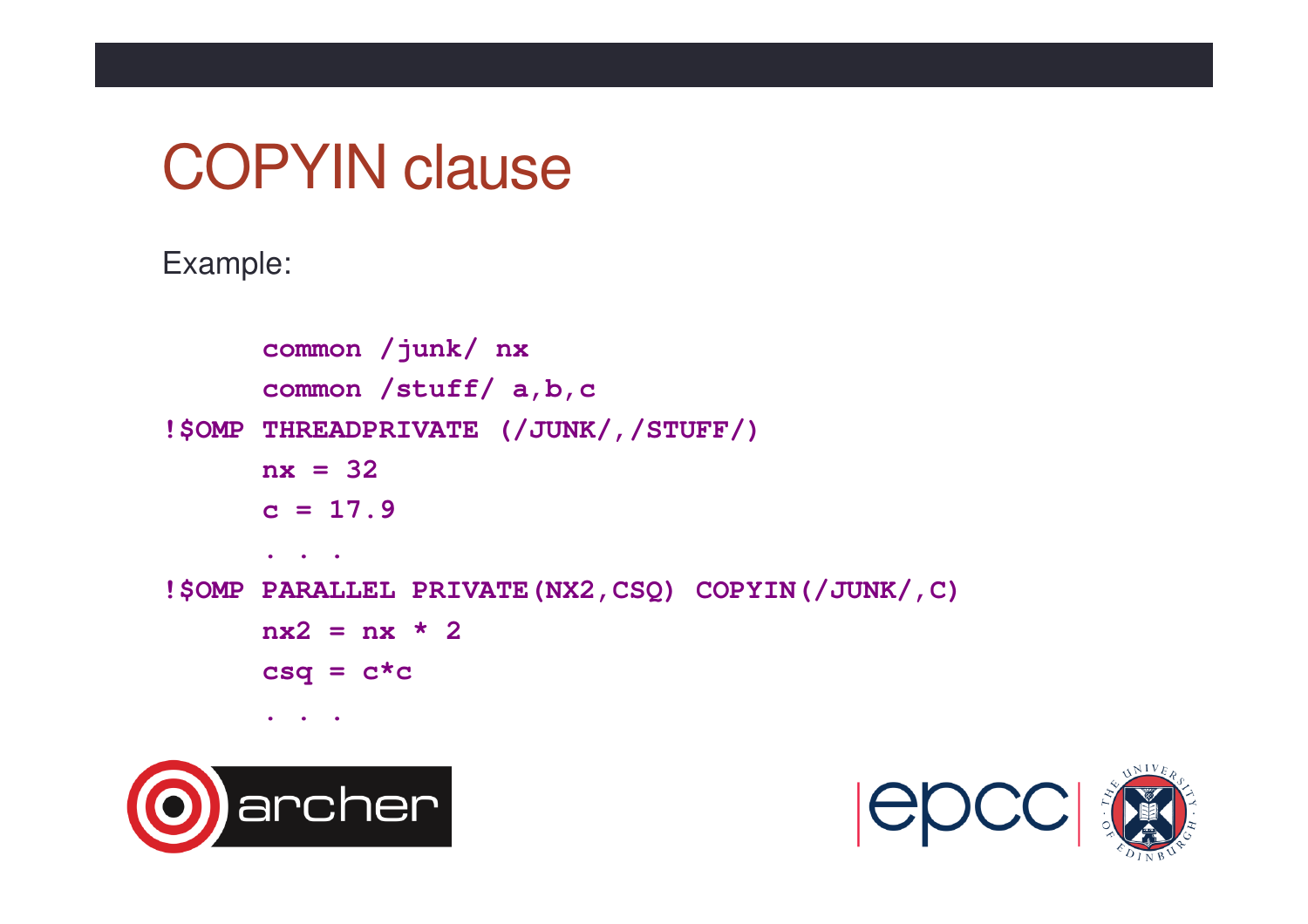# if clause

- •• Can add if clause to:
	- parallel
	- for/do
	- sections
- • if clause takes scalar expression (C/C++) or scalar logical expression (Fortran)
	- $\cdot$  if (i)
	- if(i<100)
	- logical :: mylogical
		- ….

if(mylogical)



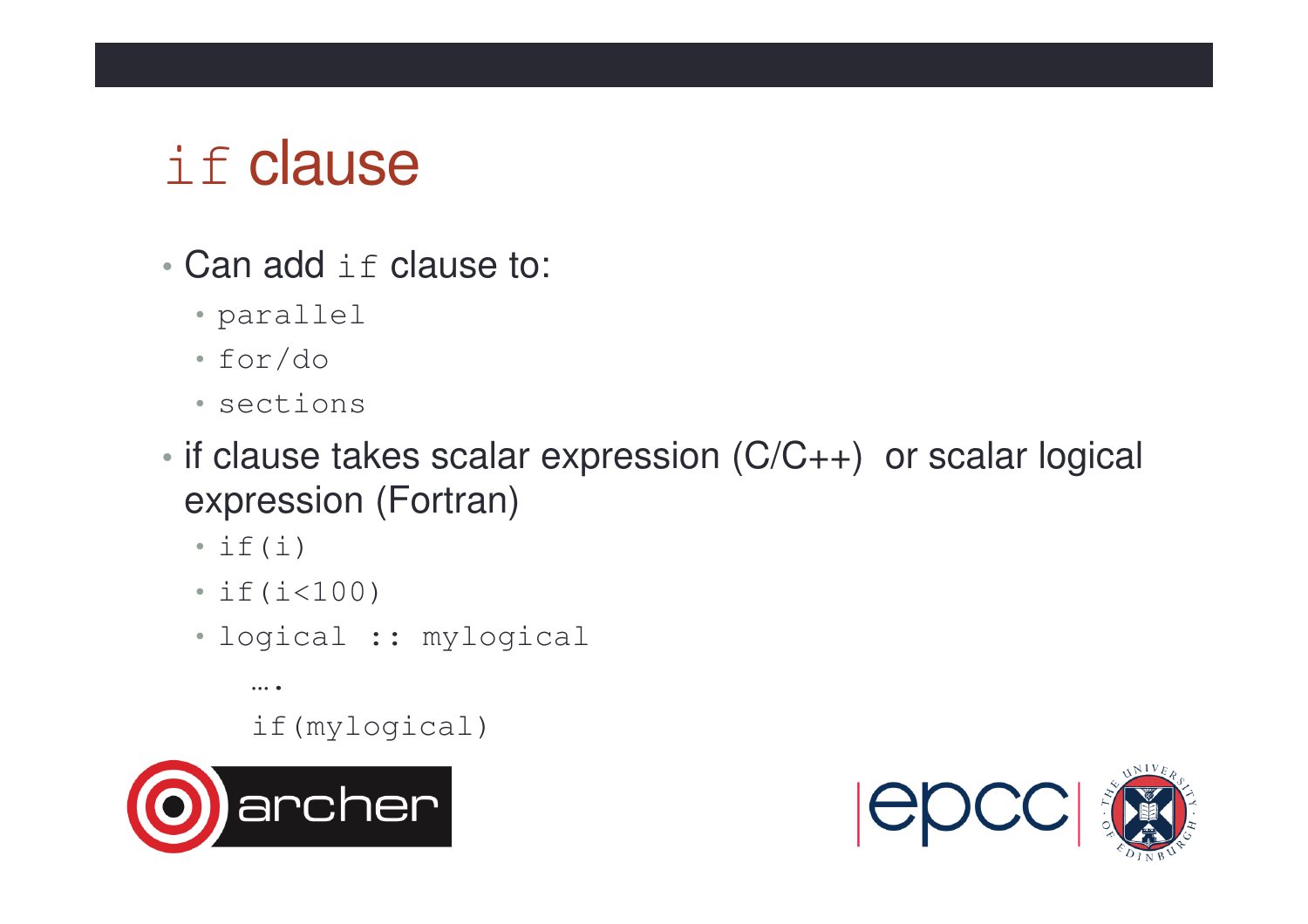# if clause

```
!$OMP PARALLEL shared(b,n) private(i)if(n>100)!$OMP DOdo i=1,nb(i) = b(i) * 2end doif(omp_in_parallel()) thenwrite(*,*) 'done the work in parallel'elsewrite(*,*) 'done the work in serial'end if!$OMP END PARALLEL
```


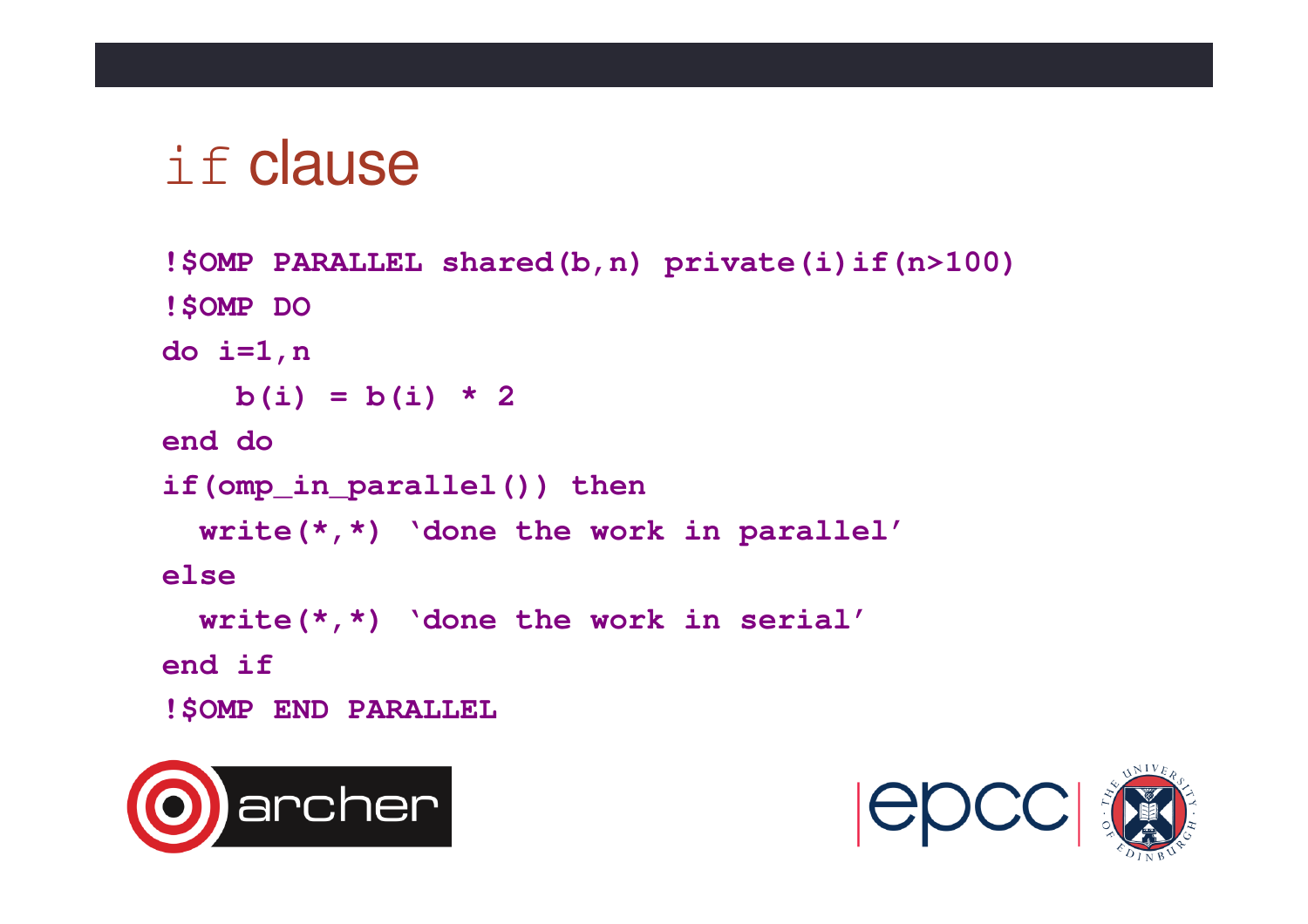#### Timing routines

OpenMP supports a portable timer:

- return current wall clock time (relative to arbitrary origin) with: **DOUBLE PRECISION FUNCTION OMP\_GET\_WTIME()double omp\_get\_wtime(void);**
- return clock precision with

**DOUBLE PRECISION FUNCTION OMP\_GET\_WTICK()double omp\_get\_wtick(void);** 



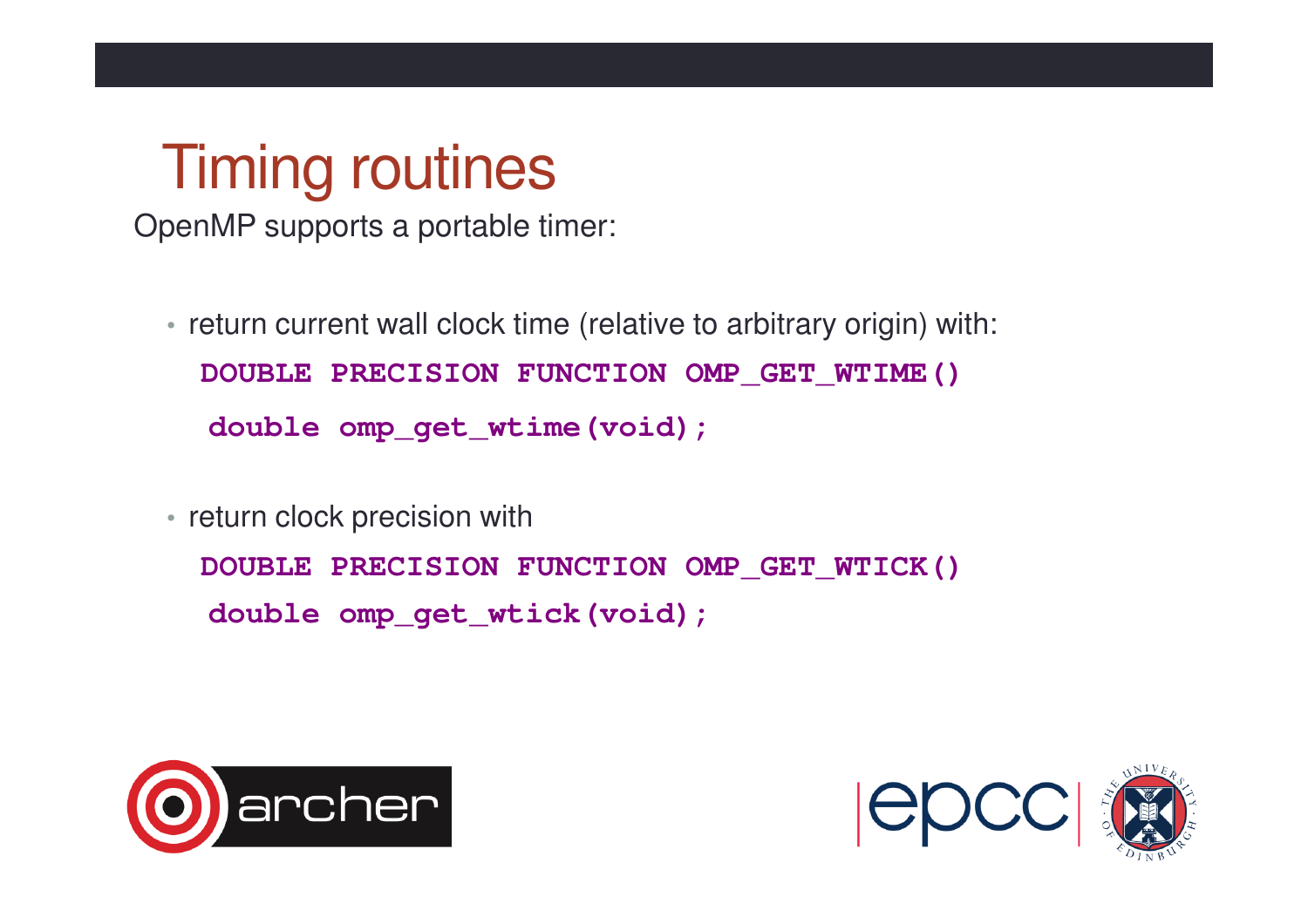

**DOUBLE PRECISION STARTTIME, TIME**

**STARTTIME = OMP\_GET\_WTIME()......(work to be timed)TIME = OMP\_GET\_WTIME()- STARTTIME**

Note: timers are local to a thread: must make both calls on the same thread.

Also note: no guarantees about resolution!